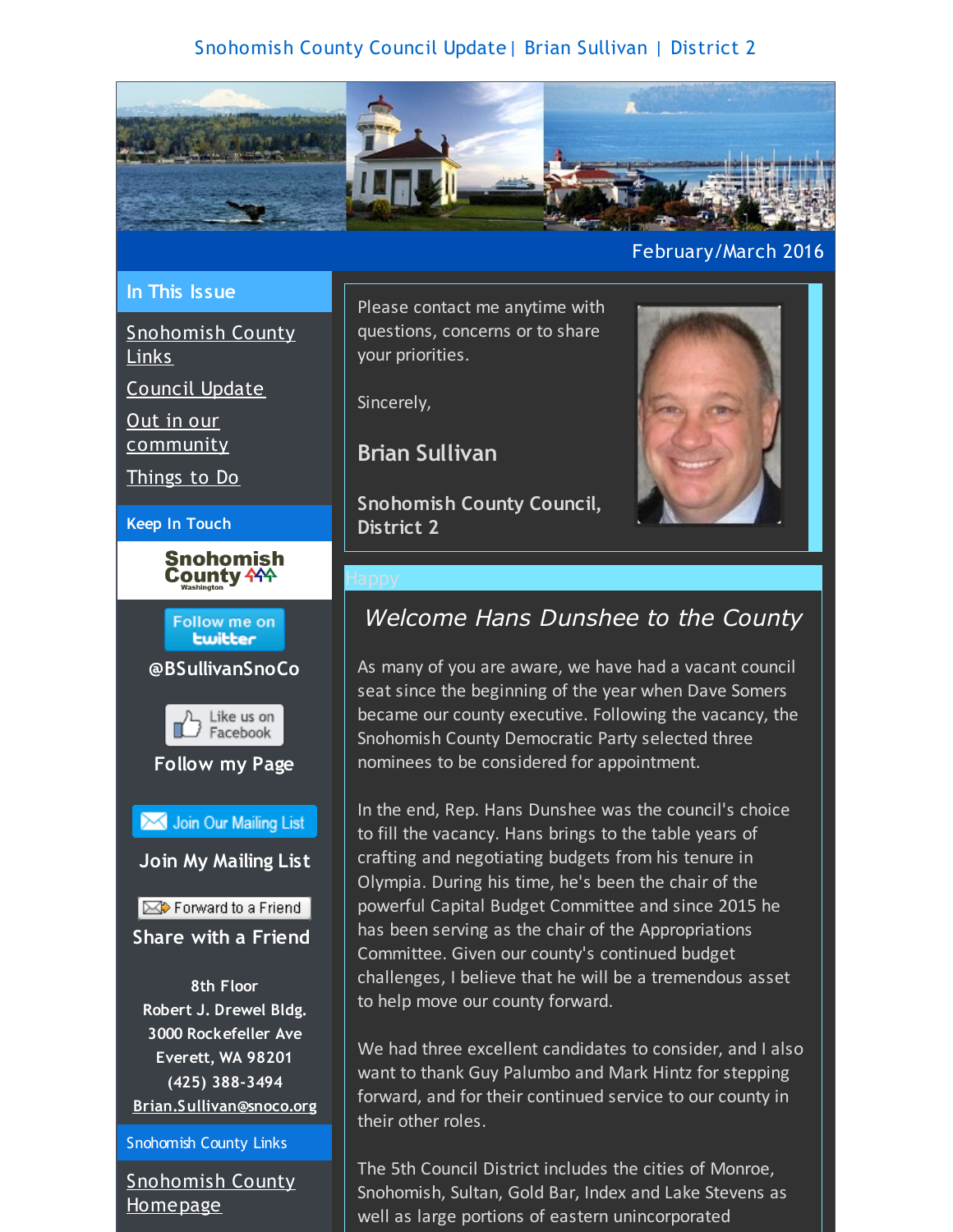County [Council](http://r20.rs6.net/tn.jsp?f=001GA_En9aGNLY1t9hJH0_GjmQyHJB9ku5vXPvdLYbdatd-B5rcxQa5I-gA_-HGyHJwJRAw4OWUTJdMn5Sd8_yH3MAKrbsaAu8nHHppCgAYD7mndEtk_YY5Cn5DzmJLQ9_z856KuGJyVxJScbkzBOCHjPRUJoW9fa7DKMrV-d5wER3o0h2I1rhVgvT8ymyRbYr0JWuzSQuh9du_7I_vBGySiTLlJBmeYkg4xKYszqfUjbhE_Bd0dTLlN9QjAqWoNq6YhyFMheqYbemtOPgrPl1oHvCqCXAW0CpXSMBPfeG27mqQmnuKqVsv4UogzgmFWyQa-DdPhec-KDXcf8CPo1sldDI4K1tzIUxmMeUzQjXcCAGBla6Ac87_JuTBPo4f5GgR&c=&ch=)

Brian's [Council](http://r20.rs6.net/tn.jsp?f=001GA_En9aGNLY1t9hJH0_GjmQyHJB9ku5vXPvdLYbdatd-B5rcxQa5I-gA_-HGyHJw0eLGFvaQPbsGIVka1tBkt4NSTA0RRb_x9KUx4StWf6YLeXJwZDwcl0UGj8kwzGOEBohTr_4Xm_Z4VxiFfdHlez67gGPhuLR-uNZSM9aEXSI8sYkoe_mXZe0YJ6mjegBmfup_4frq65PRyL7QiRnwZjA1mByU7UZWxdgB1qpa9iNGwyID3ZU5soyKf698k2b4UrxwofpwlDMpVe9v-kTEfXtjFR1MapnghEV_s4i44IbeHr12ScgPCIPuEsyXGW6dADJr_lLyQYzPi7CfMoo4nZVrjhGGfdWjrNFNQKd25WL2vYNdl97lPvbWSt9Lpebu&c=&ch=) Page

Link to Council [Webcasts](http://r20.rs6.net/tn.jsp?f=001GA_En9aGNLY1t9hJH0_GjmQyHJB9ku5vXPvdLYbdatd-B5rcxQa5I-7JgLZ11m6L8J4DWPLCJBHcM_FICKnX2mQtCexoNiHMNfv115FmMdLnP7vXhHB6rBlAeP_Rfj2h1X8PC0EaXbmrCEpngqHccJh_96m8lyiDnQ6zu3Lu_Y9pzbyA_8HGetAhdYAl5dJOMkT1JzWXO27ObijVpzajEGmfxv0ODzrmyVRbR2tYU3eXenOQt3vsZC_zBdeel9JrteEWPYpogmPSqefu8CKBLFL0loZuYBQhHjzbE2pK3cajvr5_Wc6j9YOfLdP8di032Df9q1ImMjtxQRNfIzh_KpVWaFxakARX_aZ62imUfnC5KSrS-M6V1O8o-nPJaBPEVQ8dJxr64dg=&c=&ch=)

\***All County [Services](http://r20.rs6.net/tn.jsp?f=001GA_En9aGNLY1t9hJH0_GjmQyHJB9ku5vXPvdLYbdatd-B5rcxQa5I-gA_-HGyHJwVE1-z8Q2B82R67tWwXdYuyOMfC3NJU4Y1Y4ZrOkzO7212OERRef8AzqJjJWdubiW-WZJLJOdQXbAHG8h6MA8mypuUI2_tgFAv8jJNorM4b0wIpjTbYrH32n11-dlPgc3XvaqVJkY6MLHdqvGGO0gxcQtty_AsbQr6saYJUeUxrptTnrBo6ZCSafOOSdM4WpBD3wiGJeNmTGUsYjrxoWseIo0cPbNYZtUHsAD_L5JYTOQgB1jF5f48L03Vqs8A60GalY6jWCDkz4l9nH7rNAOb2uWurKsfy2Br1V1GruNiOl8FsbN-33CNk67eHsyijSI&c=&ch=)**\*

\***Job [Opportunities](http://r20.rs6.net/tn.jsp?f=001GA_En9aGNLY1t9hJH0_GjmQyHJB9ku5vXPvdLYbdatd-B5rcxQa5I-gA_-HGyHJwsSKYLjbCsPC0XoalNLYN_KavWku1fQK5DeFCfnRto5F_Ev-zKmyRoTEJuVDvypNu2FHX7pprxkeD9NZWFr_0ffQh7U9UnD4vyOFekgbynOyAbHIijOoxUJRoVAZhZHHU7J50ZJBEjRVLmSQpjPl1vZihZBSPDuSvI20sc_j4s7UFN0SfMXNKtdE5NwgPjhN3okkUeUEpIr9qYTeWShCAH7TQYXXhGEQMOmPeEQh60Fz48k-h_B1zEzk9ndNmRR_CRhBHIWKkB6umcOgiFgIiXo10WIjAxSw4YXIkNWyz2W-wsLq0nEk0DxRPUhyzRDoz&c=&ch=)**\*

[Assessor](http://r20.rs6.net/tn.jsp?f=001GA_En9aGNLY1t9hJH0_GjmQyHJB9ku5vXPvdLYbdatd-B5rcxQa5I-gA_-HGyHJwW2qxsn_pWI1wvx74_DhUTWg57OeW2a4q9D00GcmIqp9suoZ3LG9koSaPl2nR7V7dlBd0-3DF0L_PHBrHbguQhvIL8zL-bLgUyEaE_v3UkmEpP6F_m2d3QZMtuYeo9iVNRyxzgMROU07vSPW-twSIpcRvP-qt1sPyj6Ys6qlymPsSgOqhB1V2tCt6CRRfHPfAPp1mFBELlROer9EjrnzpRVZSm2Kq4lRE-EinXLudxyX2EiloMwnq6bnr7daSP-8ZPUrQ_biHlKlEKWlUoH-OfDGajdPGfMzSn2YyfxlFVXO0Xp4ZBQbHMg==&c=&ch=) Services [Elections](http://r20.rs6.net/tn.jsp?f=001GA_En9aGNLY1t9hJH0_GjmQyHJB9ku5vXPvdLYbdatd-B5rcxQa5I-gA_-HGyHJwGPdhYcTOQfzNgq11bYx9PS-TxVaD5Odl4nyqw2mSeHAlniyxYMMRIPHa7UE3UnUtSyGWyL7avgWncQy7oMDzjAquW-FqU9SEDm921H3VIt-d-8uj19kCFLC4T2ezuPGHJrwHekXdhhytaAxR9dphhFklltidOVAR76P2OaIaYY3Kp6JVrdaw-6q1sPW1lDauQ55lgrTYOdM1CNJUU8odfVXDKvuSImQ7PQA-_0xVw7Hfa3pwGM2zuPyfF9MZfoHnWrjIG1JArdokYNRNEy8pTAwzYvKj1IeN0WKBMSpzBvG_ViHYt-8wig==&c=&ch=) and Auditor

Marriage [Licenses](http://r20.rs6.net/tn.jsp?f=001GA_En9aGNLY1t9hJH0_GjmQyHJB9ku5vXPvdLYbdatd-B5rcxQa5I-gA_-HGyHJwbqv88Ztcfsh1LXi_IbeB448dPRG7NL2uhh6gZ2sVM_YCghlcu2dXPeeX_rVJ9nHy0S9zLrSDWBsFT44xUu-UCR5cTttPw7yFtyNIThtIYdResGCRPGeOQ2dX9uS-XLkxlbV-yfRtYdSvS9nkYDOlE_s4GvbvH7QioiUYjmG4lkKrX0KBAZUJWpfe0q8d7SjID6GrlsceVt_kB7j6PqFor4S5m9CIztCtc-KGrT_6nAC8I-VwZF4QTPA3DYAIqDjqzl6Io-8qddnuKPXwyikgPWo5Dlv_iLeNdH8BR6iruSgb8ufODLQiaw==&c=&ch=) Permit, [Planning,](http://r20.rs6.net/tn.jsp?f=001GA_En9aGNLY1t9hJH0_GjmQyHJB9ku5vXPvdLYbdatd-B5rcxQa5Iyp7Q4r_jsA8KEybvY0nx3eI3tL_A7Zl3sHWWkKLnhUZaZMvCy9o5IdH-h-eKtephAPImKRxvrWwPrCckthv_GJUo-U8BAIGwLCEVvXlGqyTaWqVKjY_s5kH7xMVqJ41isdmg9PLwupakl9SxHxEYJKaBtFQc1K8KQR_6TVMgYVqChF9mO4teM-FNlOV1YTchn0DbgrkbjFrrMF_NLX7B4_cmJgL4eFkIzd0lWXbdAMWqpOswhTd2m7ai_m0oaitpFtUoyc3MwaLkxHsZ3HL5dUAsQXMswEkN-P5dXOygR_RTs7Ze10dM8sMqbUoxJ5QiQ==&c=&ch=) and Zoning Map [Document](http://r20.rs6.net/tn.jsp?f=001GA_En9aGNLY1t9hJH0_GjmQyHJB9ku5vXPvdLYbdatd-B5rcxQa5I-gA_-HGyHJwPlj5AyEev87ChCA45TMH3o3BiqH1waiTr0CVNyKDfS_U1QJ8utp0OiEnAtoF3g6IcDT8cImgujcGrQZ_NNdilYveeBd9LccaRh5VSU9Qmcmr-X9h8Pz61jhcVdlsfusm33jogzxC_QwqRDurqs133ujnjMAOlRh4Ndo57wIBDAbAEv5TmR_37LDiaaZuwonvy5rQ3AH4SPTlyBetwf4gqiON1MGbcau2jZUNodMCUqQ_AivjgcMefpNtOiCDtbVvF8ndXl0u3cCmzP3XommfAAGF6R8ml2YD4a6U65kzCNUM9KkjkElbuJFLrIIoR6Ry&c=&ch=) Recording

Public [Records](http://r20.rs6.net/tn.jsp?f=001GA_En9aGNLY1t9hJH0_GjmQyHJB9ku5vXPvdLYbdatd-B5rcxQa5I-gA_-HGyHJwtwMuVeeqg08ULGkd5aJWrnQY2w2UHmwhRJ8xDKqlhxs0ucPWZ4aL1Ir2FS3KLgiN6nDSimj4jI4WRYjktbH3X_SLxJzdM8M3Hpfvzw70njw33ywhG0mPVerBsX9ApQUfIhhDgijOBMtJUFHra1oGLpK0KVxhh_B0ft7Z_ZdHbVD4KwkCTfDpJb8KNNA8xHB8-V-aDG8H16n6CjuR5Le0DFntHBXnb-lw_YuaZdOytLP6lwyupDby3gCKRgMtlzaGWdrymZu347lXJpcZnw4trBaPFT3InWOR-dQZfANRrTHMzNAIam-3UTW8uMSlR6L5&c=&ch=) Jail [Register](http://r20.rs6.net/tn.jsp?f=001GA_En9aGNLY1t9hJH0_GjmQyHJB9ku5vXPvdLYbdatd-B5rcxQa5I-gA_-HGyHJwvKR2F07dHCrhe0UXfV1u-Y7PG60aLqOm9c7XkMHd5eFaTUYcngP2ws5V7XiTP7tSYWiP9SCoyr5C3WZxSBLfMIxySTRZxoK689iDi127_mc3Kf8s0AdWQpf3haMj6bSRozbfcbXqrvVe9YYKw3zrpkr80tmjJgbgXV1Xr2ft20kQwLlqB-i4-I4vKrPRHki6hGS2cqnvbbd69oxBhZ78_d01Q5oTjuZcTCnkzp97Kw0BulXK7nDZR4gt4Qsy907soKqFGCiXBVwsha9HhRXtlrPiQcfhDFx0A-GkF29Na_i9u0FZbft-R-V0i8lwBMJO&c=&ch=) **[Outstanding](http://r20.rs6.net/tn.jsp?f=001GA_En9aGNLY1t9hJH0_GjmQyHJB9ku5vXPvdLYbdatd-B5rcxQa5I-gA_-HGyHJwaKqRoECFa6oPWrMQcv4ljexH-39DEpyMHUCCNN8P9eT1nw6jMJJlYY88jgKabXs0rljAr9v79wyusFWGjErsarZn2M3AWzkfim7arJedx47YB09vFuSmhtADHAYA93Xp9mAEN-I4dT2nKg2rYp89WvbjRsAXgZoAVK8Fvw-sKLZi33eXNTodo3iEKrMM4mzYCXp75VXPIwbgb5VyQN1YL4TfWPNu1mt2nAjIvQMpte5oFZTFU_QCESvF0qACmclh2hfkOTcnwFjBhMCQdKUTWgAejmC_ZTEuZr2UP9u84FeW7q4cKZNZKcjFE_D6R7qL&c=&ch=)** Warrants

[Registered](http://r20.rs6.net/tn.jsp?f=001GA_En9aGNLY1t9hJH0_GjmQyHJB9ku5vXPvdLYbdatd-B5rcxQa5I-gA_-HGyHJwWHR4pXn2yJeKjA421_vdaVxhbkhV3vtqRjk-DxWgfKDH3CJ_0Xac00pnTP0WkLR8zqeft_3GwNczzwBP0mgqWGibNlffjts4KCbtzcHUv3bju-QEOy8O0xiqzJpnIvK09pgvgl_3-I-CcH7PK_vjt7cES3oRi4P32s_iyM-ixK1sEW-2e81k7p9BAWbOpczFFfbFBNSO8rN9tHnnIWOreApG9cLSxrvX0TYGjbtdECj78uIldERO-yIo_Ni0fbGucH914B5GdwIKv0X5czEKQrBX9hjGQLJbQlLtv5dba06bvgxBTcvu606xSAGuPk-6HEgzyWptApw=&c=&ch=) Sex Offenders

Snohomish County.

# *Visiting our Federal Delegation in D.C.*

In February, The National Association of Counties held an annual meeting in D.C. These meetings are also an opportunity for us to meet with our legislative delegation. The full council met with Senator Murray and Senator Cantwell, as well as Reps. Larsen and DelBene to discuss a range of critical issues. The Federal response to the Oso slide and FEMA rules; expanding investment in our transportation infrastructure such as the highway 2 trestle and highway 9 corridor; support for Community Transit as they expand to meet our commuting needs; FAA reauthorization and support for Snohomish County Airport; and protecting Naval Station Everet are all issues that I continue to press our federal legislators for their ongoing support.

I continue to be very pleased with our team in D.C. and their continued advocacy for issues that are important to Snohomish County. As one of the fastest growing communities in Washington, we must remain proactive in pushing for a strong federal partnership.

## *State Legislative Session in Olympia*

We are nearing the end of the short 60 day legislative session in Olympia. As always, I've had the opportunity to travel there several times during this session to advocate for our issues. We have continued challenges with transportation and infrastructure investments that we need to be proactive about in the legislature. The legislature stepped up in a big way last year to fund a transportation package, but even with that investment we will still need to work together for implementation of this plan, and for projects that have yet to be funded - like the U.S. 2 trestle. Additionally, we need to continue to push the state to fully fund public health and mental health programs that we leverage with county dollars to tackle problems like chronic homelessness and substance abuse. As the session winds down in the next week, I will be in continued contact with our legislators.

**Supporting our Seniors**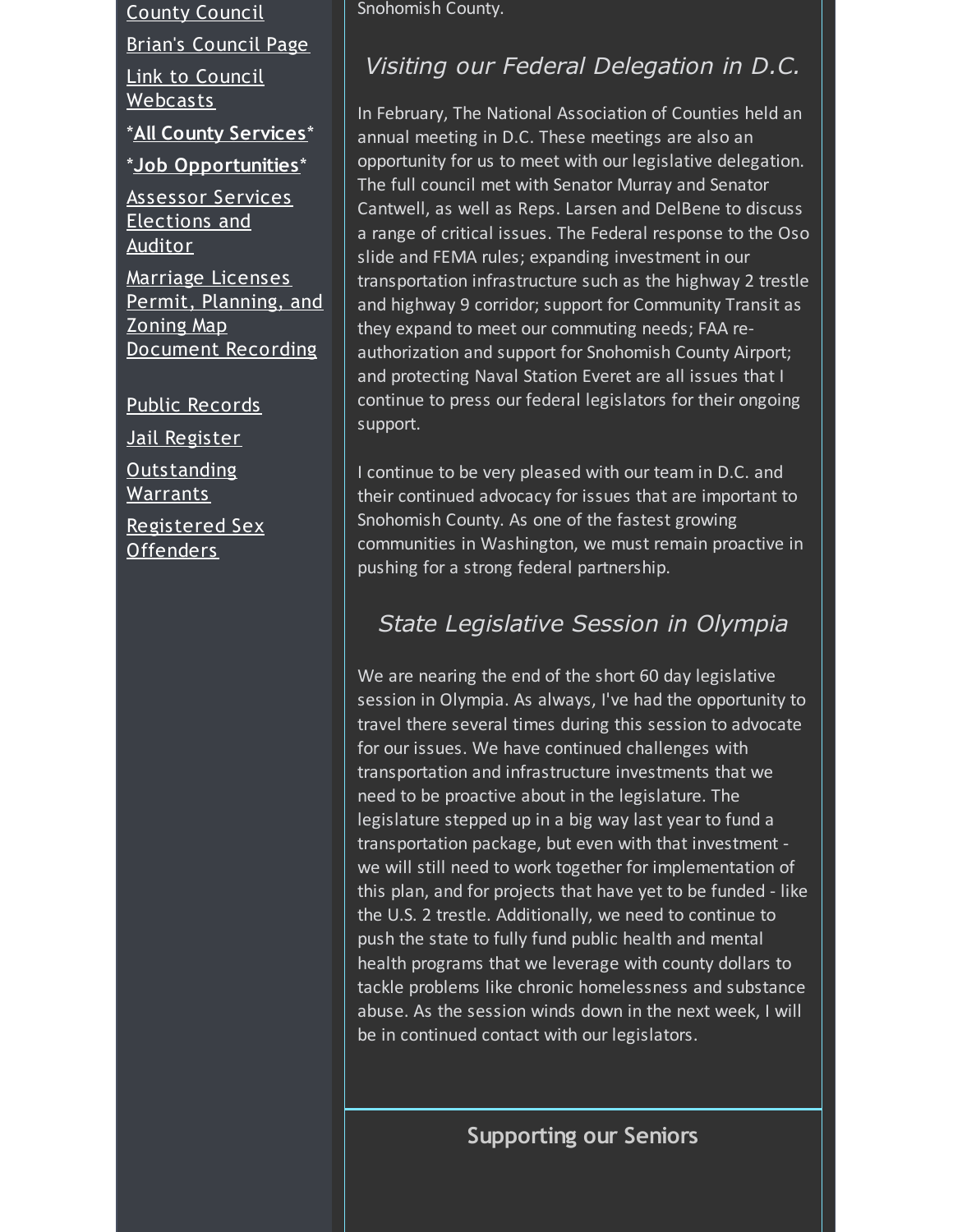

With Mayor Gregerson, Councilmember Cook and Mukilteo Seniors

In our county budget this year I worked to include money for our senior centers and senior programming in my district for the Everett Senior Center and for the Mukilteo Seniors Association. Last month I had the opportunity to join the Mukilteo Seniors as the Speaker for their monthly Luncheon. It was great to see many familiar faces and friends from my time in Mukilteo.I presented a ceremonial check to the organization and look forward to this county money supporting senior programming through the City of Mukilteo and I hope will help lead to planning for an eventual dedicated space for the Mukilteo Seniors as well.

**Things to do District 2 & Snohomish County Winter, 2016 - Courtesy of Snohomish County Tourism**



Hibulb Cultural [Center's](http://r20.rs6.net/tn.jsp?f=001GA_En9aGNLY1t9hJH0_GjmQyHJB9ku5vXPvdLYbdatd-B5rcxQa5Iy3msqO_g5Yu3PmIXRRDwocZuPJcPsaGgldeoaxDodAy1VGcs22RsQVxfNz5DTWM8QmBB0GUxB-WzD9mekdOdlhP6bVqzGP4gn-bc68GpSRSSUOx59ZSg2xTmhbSFwi5gaH9XXR38Am1u8ib2FyZ1x1GjECtu6ssZNPhDrONKoi1McNADPMJuPeeTOAUdLv01o6-pD3EwsF9Sud6E8K1i6hzY5kinoRhs3RkpG7GM-fnOLnEvwNBolcmyONZUjS69et882p9MyDYry_W34Kzx6yrWiWotiDMsBihsvZLLuOSwcb7izXz_5G2Oa6XYorQ8Yheke6DeU1sducOiaFco0Y=&c=&ch=) Exhibit "Project 562" - Now through June 30th.

Mtika Wilbur is presenting portraits of Native